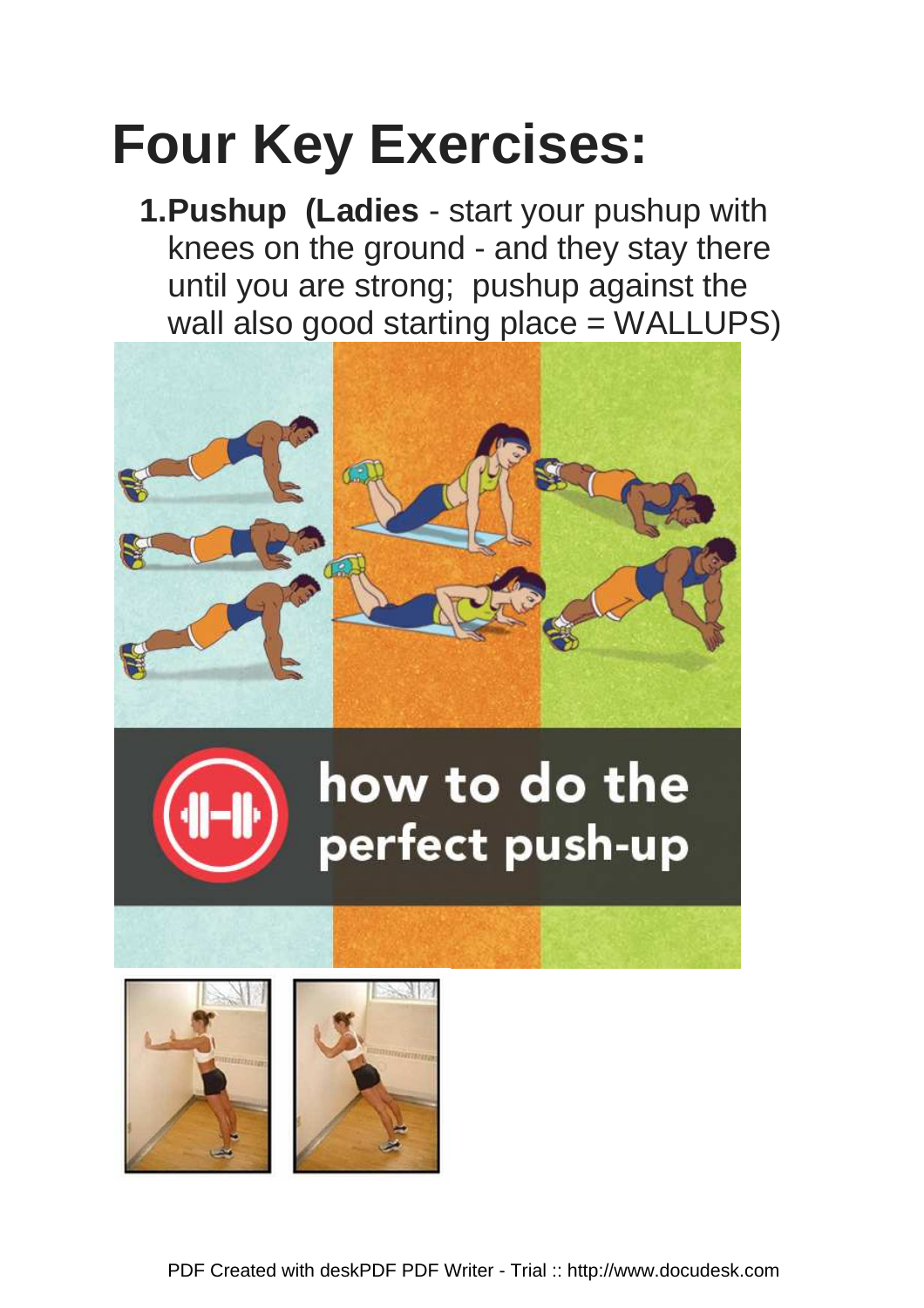## **Squat**

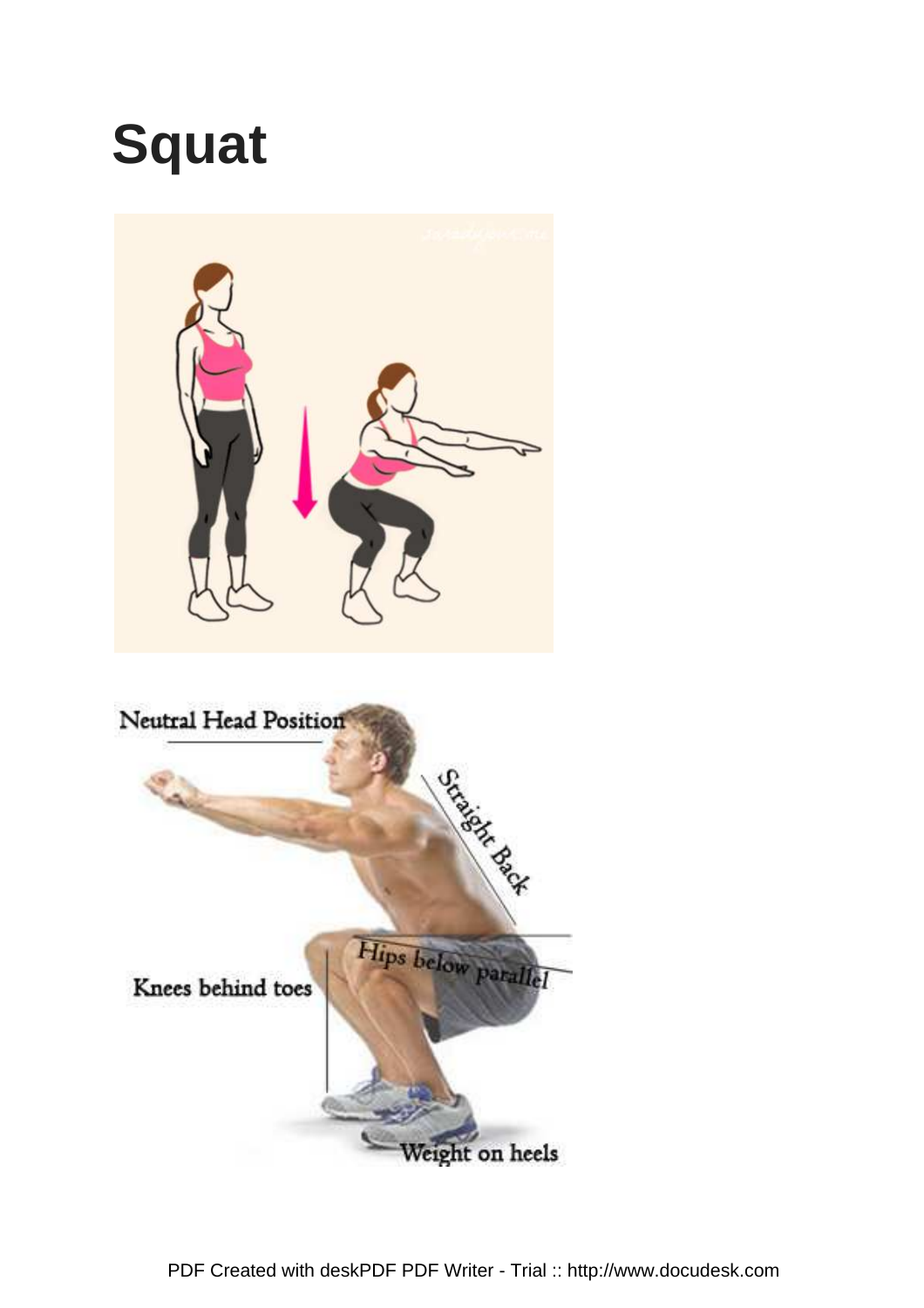## **Lunges**



big step stand

drop knee to gnd

**You do not have to wear a hat and you do not have to get rid of the clothes to be effective. You could do this in a suit!**

**Make sure that your front knee never goes moves past your front foot.**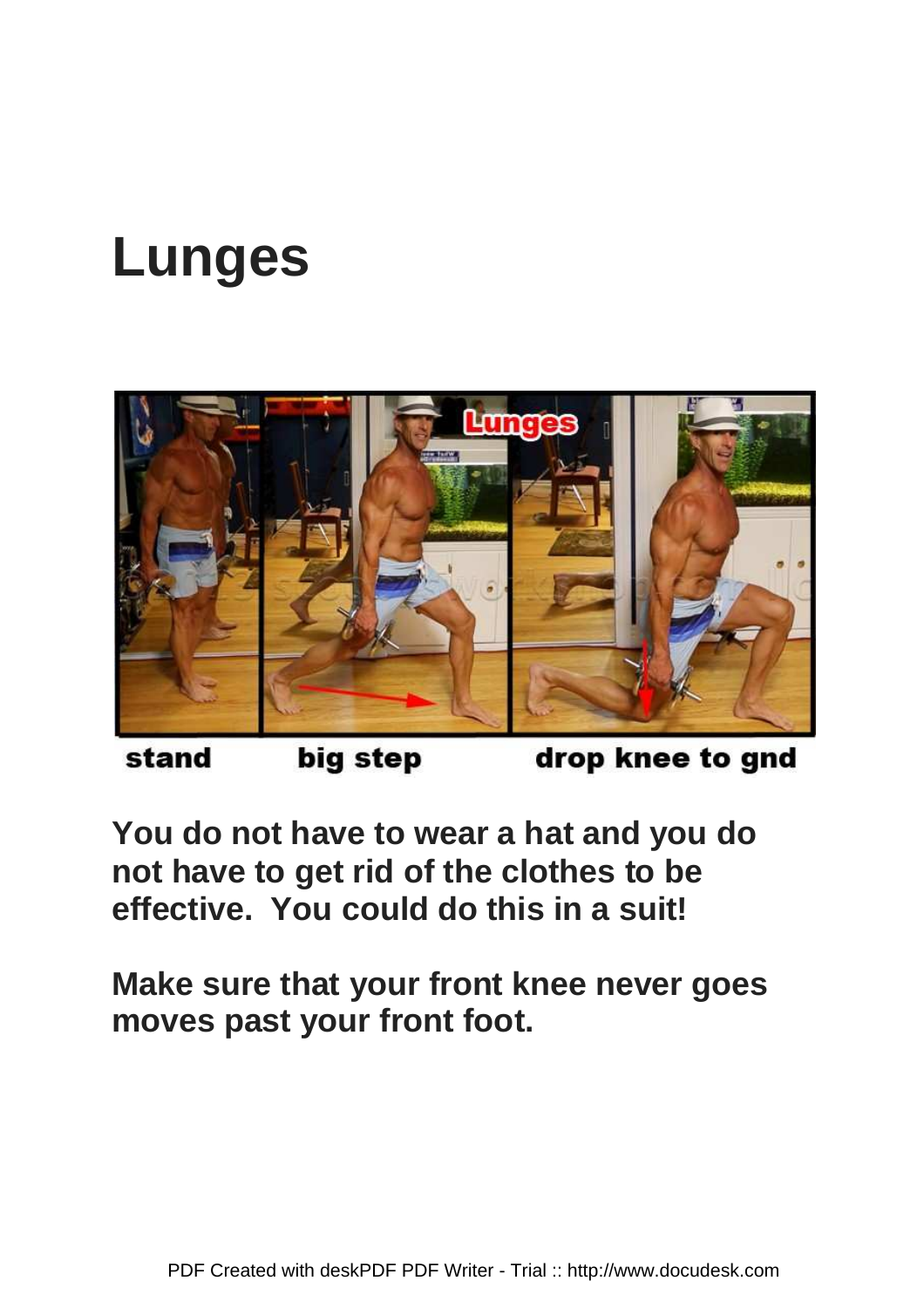**Exercises for start:** 1 pushup, 1 squat and 1 lunge (repeat 6 times throughout the day). The key is to get into a regular pattern of exercising. On the second day you will do 2 of each repeated six times during the day and increase this daily by one until you get to 6 of each exercise per day repeated six times – so you will do 36 pushups in the day and 36 lunges on the one leg, 36 lunges on the other leg, 36 squats per day.

This you will increase on a weekly basis so that you could then later do 102 pushups a day etc

**You will start with these three exercises and then with planking as well (more detail on next page)**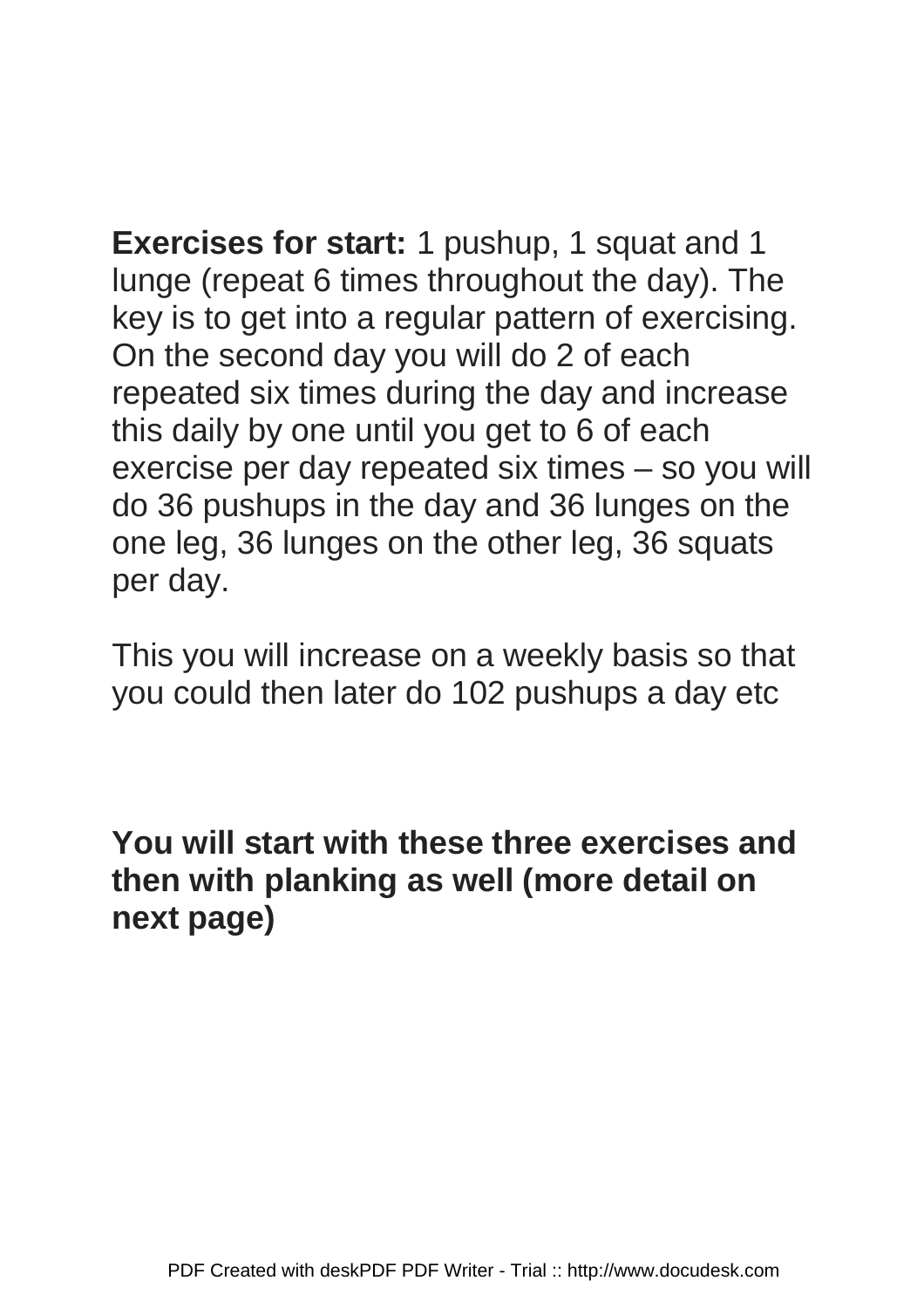#### **Planking:**

Here you will start with 10 seconds per day and increase this by 5 seconds every day. If you are struggling stay a few days at the previous level before you move on.

After the first week you will increase this time weekly until you get to two minutes (120 seconds) comfortably. The ideal target is to go to five minutes of planking.

Be careful if you have a fragile back, but do make sure that you strengthen your core.